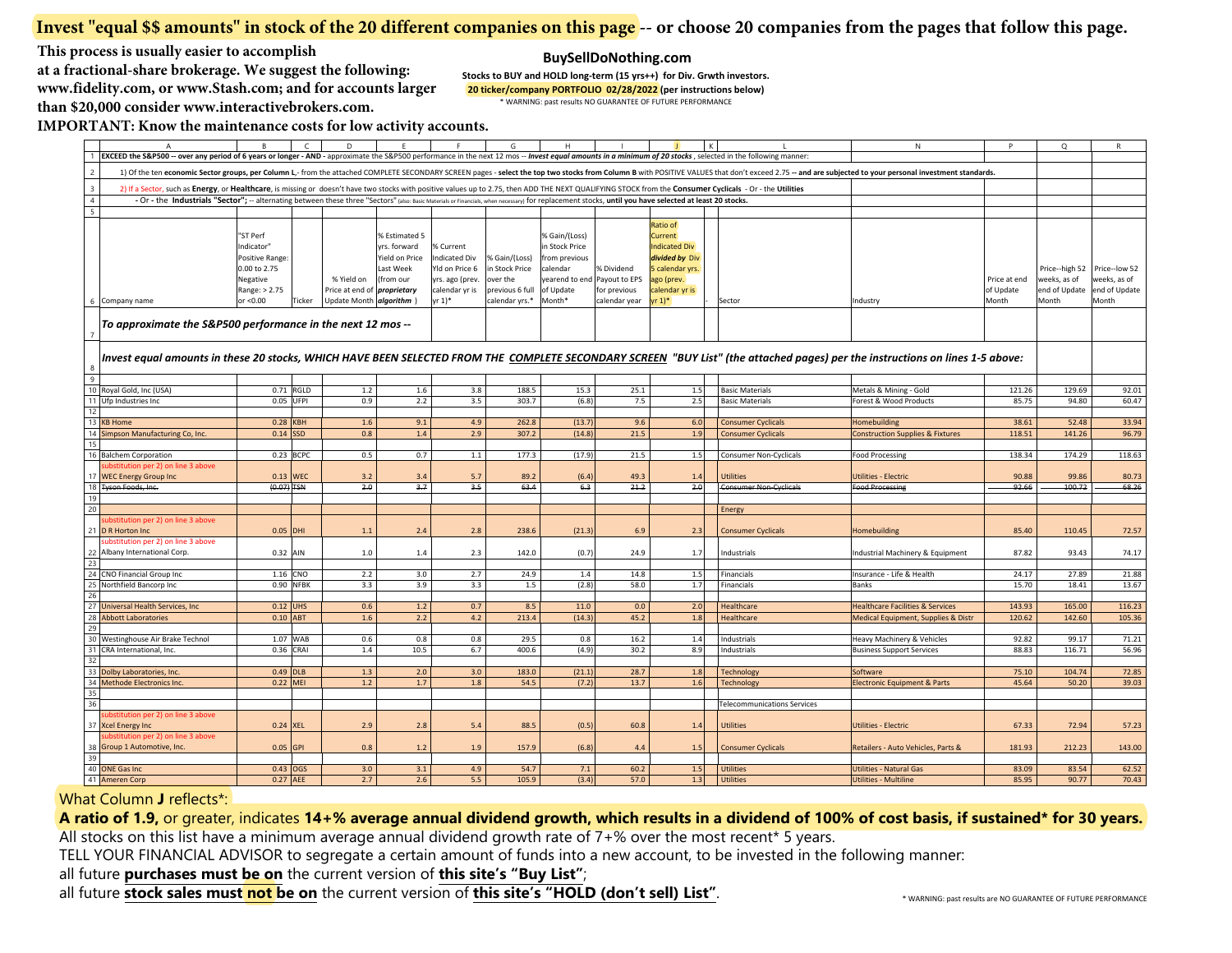**Stocks to BUY and HOLD long‐term (15 yrs++) for Div. Grwth investors.**

**SECTOR sort of COMPLETE SECONDARY Screen 02/28/2022**

\* WARNING: past results are NO GUARANTEE OF FUTURE PERFORMANCE

|                          |                                                                                                                                                                                                                            |                  |                           |                                    |                |                 |                 |                              |               |                      |  |                                                        | N                                                                         |                               | $\Omega$                     |                  |
|--------------------------|----------------------------------------------------------------------------------------------------------------------------------------------------------------------------------------------------------------------------|------------------|---------------------------|------------------------------------|----------------|-----------------|-----------------|------------------------------|---------------|----------------------|--|--------------------------------------------------------|---------------------------------------------------------------------------|-------------------------------|------------------------------|------------------|
|                          | EXCEED the S&P500 BY 50%, or more, over any period of 6 years or longer - AND - approximate the S&P500 performance in the next 12 mos -- Invest equal amounts in a minimum of 20 stocks, selected in the following manner: |                  |                           |                                    |                |                 |                 |                              |               |                      |  |                                                        |                                                                           |                               |                              |                  |
|                          |                                                                                                                                                                                                                            |                  |                           |                                    |                |                 |                 |                              |               |                      |  |                                                        |                                                                           |                               |                              |                  |
| $\overline{\phantom{a}}$ | 1) From each of the ten economic Sector groups, per Column L, select the top two stocks from Column B with POSITIVE VALUES that don't exceed 2.75 -- and are subjected to your personal investment standards.              |                  |                           |                                    |                |                 |                 |                              |               |                      |  |                                                        |                                                                           |                               |                              |                  |
| $\overline{3}$           | 2) If a Sector, such as Energy, or Healthcare, is missing or doesn't have two stocks with positive values up to 2.75, then ADD THE NEXT QUALIFYING STOCK from the Consumer Cyclicals - Or - the Utilities                  |                  |                           |                                    |                |                 |                 |                              |               |                      |  |                                                        |                                                                           |                               |                              |                  |
| $\overline{4}$           | - Or - the Industrials "Sector"; -- alternating between these three "Sectors" (also: Basic Materials or Financials, when necessary) for replacement stocks, until you have selected at least 20 stocks.                    |                  |                           |                                    |                |                 |                 |                              |               |                      |  |                                                        |                                                                           |                               |                              |                  |
| $\overline{\phantom{a}}$ |                                                                                                                                                                                                                            |                  |                           |                                    |                |                 |                 |                              |               |                      |  |                                                        |                                                                           |                               |                              |                  |
|                          |                                                                                                                                                                                                                            |                  |                           |                                    |                |                 |                 |                              |               |                      |  |                                                        |                                                                           |                               |                              |                  |
|                          |                                                                                                                                                                                                                            |                  |                           |                                    |                |                 |                 |                              |               | Ratio of             |  |                                                        |                                                                           |                               |                              |                  |
|                          |                                                                                                                                                                                                                            | "ST Perf         |                           |                                    | % Estimated 5  |                 |                 | % Gain/(Loss)                |               | Current              |  |                                                        |                                                                           |                               |                              |                  |
|                          |                                                                                                                                                                                                                            | Indicator'       |                           |                                    | yrs. forward   | % Current       |                 | n Stock Price                |               | <b>Indicated Div</b> |  |                                                        |                                                                           |                               |                              |                  |
|                          |                                                                                                                                                                                                                            | Positive Range   |                           |                                    | Yield on Price | Indicated Div   | % Gain/(Loss)   | from previous                |               | divided by Div       |  |                                                        |                                                                           |                               |                              |                  |
|                          |                                                                                                                                                                                                                            | 0.00 to 2.75     |                           |                                    | Last Week      | Yld on Price 6  | in Stock Price  | calendar                     | % Dividend    | 5 calendar yrs.      |  |                                                        |                                                                           |                               | Price--high 52 Price--low 52 |                  |
|                          |                                                                                                                                                                                                                            | Negative         |                           | % Yield on                         | (from our      | yrs. ago (prev. | over the        | yearend to end Payout to EPS |               | ago (prev.           |  |                                                        |                                                                           |                               | weeks, as of                 | weeks, as of     |
|                          |                                                                                                                                                                                                                            | Range: > 2.75    |                           | Price at end of <i>proprietary</i> |                | calendar yr is  | previous 6 full | of Update                    | for previous  | calendar yr is       |  |                                                        |                                                                           | Price at end of end of Update |                              | end of Update    |
|                          | 6 Company name                                                                                                                                                                                                             | or <0.00         | Ticker                    | Update Month algorithm             |                | vr 1)*          | calendar yrs.*  | Month*                       | calendar year | $yr(1)*$             |  | Sector                                                 | ndustry                                                                   | Update Month Month            |                              | Month            |
|                          | 7 Royal Gold, Inc (USA)                                                                                                                                                                                                    |                  | 0.71 RGLD                 | 1.2                                | 1.6            | 3.8             | 188.5           | 15.3                         | 25.1          | 1.5                  |  | <b>Basic Materials</b>                                 | Metals & Mining - Gold                                                    | 121.26                        | 129.69                       | 92.01            |
|                          | 8 Ufp Industries Inc                                                                                                                                                                                                       | 0.05             | UFPI                      | 0.9                                | 2.2            | 3.5             | 303.7           | (6.8)                        | 7.5           | 2.5                  |  | <b>Basic Materials</b>                                 | Forest & Wood Products                                                    | 85.75                         | 94.80                        | 60.47            |
| 9                        | Air Products & Chemicals, Inc.                                                                                                                                                                                             | 0.02 APD         |                           | 2.7                                | 3.3            | 5.4             | 152.9           | (22.3)                       | 61.7          | 1.8                  |  | <b>Basic Materials</b>                                 | Chemicals - Commodity                                                     | 236.30                        | 316.39                       | 228.44           |
|                          | 10 Huntsman Corporation                                                                                                                                                                                                    | $(0.10)$ HUN     |                           | 2.1                                | 3.3            | 7.5             | 206.8           | 15.9                         | 15.2          | 1.7                  |  | <b>Basic Materials</b>                                 | Chemicals - Diversified                                                   | 40.44                         | 41.65                        | 24.10            |
|                          | 11 Ball Corporation                                                                                                                                                                                                        | $(0.11)$ BLL     |                           | 0.9                                | 1.7            | 2.2             | 164.7           | (6.8)                        | 26.0          | 2.2                  |  | <b>Basic Materials</b>                                 | Non-Paper Containers & Packaging                                          | 89.74                         | 98.09                        | 77.95            |
|                          | 12 Valvoline Inc                                                                                                                                                                                                           | $(0.11)$ VVV     |                           | 1.5                                | 3.4            |                 |                 | (13.3)                       | 21.7          | 2.6                  |  | <b>Basic Materials</b>                                 | Chemicals - Specialty                                                     | 32.33                         | 37.97                        | 24.22            |
|                          | 13 Sealed Air Corp                                                                                                                                                                                                         | $(0.13)$ SEE     |                           | 1.2                                | 1.3            | 1.8             | 51.3            | (0.5)                        | 22.6          | 1.3                  |  | <b>Basic Materials</b>                                 | Non-Paper Containers & Packaging                                          | 67.13                         | 70.37                        | 42.04            |
|                          | 14 KB Home                                                                                                                                                                                                                 | 0.28             | <b>KBH</b>                | 1.6                                | 9.1            | 4.9             | 262.8           | (13.7)                       | 9.6           | 6.0                  |  | <b>Consumer Cyclicals</b>                              | Homebuilding                                                              | 38.61                         | 52.48                        | 33.94            |
|                          | 15 Simpson Manufacturing Co, Inc.                                                                                                                                                                                          | 0.14             | <b>SSD</b>                | 0.8                                | 1.4            | 2.9             | 307.2           | (14.8)                       | 21.5          | 1.9                  |  | <b>Consumer Cyclicals</b>                              | Construction Supplies & Fixtures                                          | 118.51                        | 141.26                       | 96.79            |
|                          | 16 D R Horton Inc                                                                                                                                                                                                          | 0.05             | <b>HI</b>                 | 1.1                                | 2.4            | 2.8             | 238.6           | (21.3)                       | 6.9           | 2.3                  |  | <b>Consumer Cyclicals</b>                              | <b>Iomebuilding</b>                                                       | 85.40                         | 110.45                       | 72.57            |
|                          | 17 Group 1 Automotive, Inc.                                                                                                                                                                                                | 0.05             | <b>GPI</b>                | 0.8                                | $1.2$          | 1.9             | 157.9           | (6.8)                        | $4.4\,$       | 1.5                  |  |                                                        | Retailers - Auto Vehicles, Parts &                                        | 181.93                        | 212.23                       | 143.00           |
|                          |                                                                                                                                                                                                                            |                  | PHM                       | 1.2                                |                | 3.4             | 220.8           | (13.1)                       | 7.5           |                      |  | <b>Consumer Cyclicals</b>                              |                                                                           | 49.66                         |                              | 42.31            |
|                          | 18 PulteGroup, Inc.<br>19 Whirlpool Corporation                                                                                                                                                                            | 0.02<br>0.01     | <b>WHR</b>                | 3.5                                | 1.9<br>5.2     | 4.8             | 59.8            | (14.2)                       | 19.0          | 1.7<br>1.6           |  | <b>Consumer Cyclicals</b><br><b>Consumer Cyclicals</b> | Homebuilding<br>Appliances, Tools & Housewares                            | 201.27                        | 63.91<br>257.68              | 183.75           |
|                          |                                                                                                                                                                                                                            |                  |                           | 2.0                                | 3.5            | 4.9             | 189.6           | (14.3)                       | 22.4          | 2.0                  |  |                                                        |                                                                           | 144.86                        | 223.32                       | 120.01           |
|                          | 20 Williams-Sonoma, Inc                                                                                                                                                                                                    | (0.12)<br>(0.17) | <b>VSM</b><br>GT          | 1.8                                | 2.4            | $5.0$           | 218.7           | (13.7)                       | 30.7          | 1.6                  |  | <b>Consumer Cyclicals</b>                              | Retailers - Home Furnishings                                              | 199.77                        | 268.98                       | 166.83           |
|                          | 21 Target Corporation<br>22 Buckle Inc                                                                                                                                                                                     | (0.18)           |                           | 3.9                                |                |                 |                 |                              |               | 1.4                  |  | <b>Consumer Cyclicals</b>                              | Retailers - Discount Stores                                               |                               | 50.24                        |                  |
|                          |                                                                                                                                                                                                                            |                  | <b>BKE</b>                |                                    | 5.2            | 5.2             | 56.2            | (14.9)                       | 11.2          |                      |  | <b>Consumer Cyclicals</b>                              | Retailers - Apparel & Accessories                                         | 36.00                         |                              | 31.68            |
|                          | 23 Costco Wholesale Corporation                                                                                                                                                                                            | (0.20)<br>(0.25) | <b>COST</b><br><b>SCO</b> | 0.6<br>1.8                         | 0.9<br>5.6     | 2.0<br>4.3      | 251.5<br>179.1  | (8.5)<br>(14.6)              | 25.6<br>23.9  | 1.7<br>3.5           |  | <b>Consumer Cyclicals</b><br><b>Consumer Cyclicals</b> | <b>Retailers - Discount Stores</b><br>Retailers - Miscellaneous Specialty | 519.25<br>203.79              | 571.49<br>239.86             | 307.00<br>148.43 |
|                          | 24 Tractor Supply Company                                                                                                                                                                                                  | (0.26)           |                           | 0.8                                | 1.3            | 2.3             | 228.1           |                              | 13.5          | 1.7                  |  |                                                        |                                                                           | 198.34                        | 240.14                       | 173.50           |
|                          | 25 Dollar General Corp.                                                                                                                                                                                                    | 0.23             | DG<br><b>BCPC</b>         | 0.5                                | 0.7            | 1.1             | 177.3           | (15.9)                       | 21.5          |                      |  | <b>Consumer Cyclicals</b>                              | <b>Retailers - Discount Stores</b>                                        | 138.34                        | 174.29                       |                  |
| 27                       | 26 Balchem Corporation                                                                                                                                                                                                     | (0.07)           |                           | $2.0$                              | 3.7            | 3.5             | 63.4            | (17.9)<br>6.3                | 21.2          | 1.5<br>$2.0$         |  | <b>Consumer Non-Cyclicals</b>                          | <b>Food Processing</b>                                                    | 92.66                         | 100.72                       | 118.63<br>68.26  |
|                          | Tyson Foods, Inc.<br>28 Medifast Inc                                                                                                                                                                                       |                  | 'SN<br>(0.22) MED         | 3.1                                | 9.7            | 18.7            | 589.4           |                              | 40.5          | 3.9                  |  | <b>Consumer Non-Cyclicals</b>                          | ood Processing                                                            | 186.00                        | 336.99                       | 166.27           |
| 29                       |                                                                                                                                                                                                                            |                  |                           |                                    |                |                 |                 | (11.2)                       |               |                      |  | Consumer Non-Cyclicals                                 | Food Processing                                                           |                               |                              |                  |
|                          | 30 CNO Financial Group Inc                                                                                                                                                                                                 | 1.16 CNO         |                           | 2.2                                | 3.0            | 2.7             | 24.9            | $1.4$                        | 14.8          | 1.5                  |  | Energy                                                 | Insurance - Life & Health                                                 | 24.17                         | 27.89                        |                  |
| 31                       |                                                                                                                                                                                                                            |                  |                           |                                    |                |                 |                 |                              |               |                      |  | Financials                                             |                                                                           |                               |                              | 21.88            |
|                          | Northfield Bancorp Inc                                                                                                                                                                                                     |                  | 0.90 NFBK                 | 3.3                                | 3.9            | 3.3             | 1.5             | (2.8)                        | 58.0<br>29.0  | 1.7                  |  | Financials                                             | Banks                                                                     | 15.70                         | 18.41                        | 13.67            |
|                          | 32 Unum Group                                                                                                                                                                                                              | 0.72             | UNM                       | 4.3                                | 5.2            | 3.6             | (26.2)          | 13.6                         |               | 1.4                  |  | Financials                                             | Insurance - Life & Health                                                 | 27.92                         | 31.98                        | 22.25            |
|                          | 33 Investors Bancorp Inc                                                                                                                                                                                                   | 0.61             | <b>ISBC</b>               | 3.8                                | 9.1            | 5.1             | 21.8            | 10.5                         | 51.1          | 3.2                  |  | Financials                                             | Banks                                                                     | 16.74                         | 17.67                        | 12.60            |
|                          | 34 Signature Bank                                                                                                                                                                                                          | 0.57             | SBNY                      | 0.6<br>2.4                         | 0.8<br>2.4     | 1.5<br>4.3      | 110.9           | 6.6                          | 22.4          | 1.4                  |  | Financials                                             | Banks<br><b>Banks</b>                                                     | 344.89                        | 374.76                       | 206.00           |
| 35                       | Community Bank System, Inc.                                                                                                                                                                                                | 0.45             | CBU                       |                                    |                |                 | 86.5            | (2.1)                        | 53.2          |                      |  | Financials                                             |                                                                           | 72.94                         | 82.53                        | 65.00            |
| 36                       | Sierra Bancorp                                                                                                                                                                                                             | 0.41             | <b>BSRR</b>               | 3.4                                | 5.4            | 5.2             | 53.8            | (1.1)                        | 34.3          | 1.9                  |  | Financials                                             | Banks                                                                     | 26.84                         | 29.42                        | 22.40            |
|                          | 37 First Horizon Corp                                                                                                                                                                                                      | 0.41             | FHN                       | 2.6                                | 4.7            | 4.1             | 12.5            | 43.8                         | 31.5          | 2.1                  |  | Financials                                             | Banks                                                                     | 23.48                         | 24.24                        | 14.67            |
|                          | 38 National Bank Holdings Corp                                                                                                                                                                                             |                  | 0.39 NBHC                 | 2.1                                | 4.9            | 4.3             | 105.6           | $1.0$                        | 28.6          | 2.7                  |  | Financials                                             | Banks                                                                     | 44.38                         | 48.24                        | 34.11            |
| 39                       | CVB Financial Corp.                                                                                                                                                                                                        | 0.33             | <b>CVBF</b>               | 3.1                                | 3.4            | 4.3             | 26.5            | 10.1                         | 55.5          | 1.5                  |  | Financials                                             | <b>Banks</b>                                                              | 23.58                         | 25.00                        | 18.72            |
|                          | 40 Morgan Stanley                                                                                                                                                                                                          | $0.31$ MS        |                           | 3.1                                | 8.4            | 8.8             | 208.6           | (7.6)                        | 25.7          | 3.1                  |  | Financials                                             | Investment Banking & Brokerage Ser                                        | 90.74                         | 109.73                       | 76.00            |
|                          | 41 CME Group Inc                                                                                                                                                                                                           | 0.29             | CME                       | 1.7                                | 2.0            | 4.4             | 152.2           | 3.5                          | 49.3          | 1.5                  |  | Financials                                             | Financial & Commodity Market Oper                                         | 236.53                        | 256.94                       | 185.79           |
| 42                       | Glacier Bancorp, Inc.                                                                                                                                                                                                      | 0.28             | <b>GBCI</b>               | 2.3                                | 2.2            | 4.8             | 113.7           | (2.3)                        | 44.3          | 1.2                  |  | Financials                                             | Banks                                                                     | 55.40                         | 67.35                        | 48.62            |
|                          | 43 Hilltop Holdings Inc.                                                                                                                                                                                                   | 0.22             | HTH                       | 1.9                                | 4.3            | 3.1             | 82.8            | (12.0)                       | 11.0          | 2.4                  |  | Financials                                             | Banks                                                                     | 30.92                         | 39.60                        | 29.44            |
|                          | 44 Flagstar Bancorp Inc                                                                                                                                                                                                    | 0.18             | FBC                       | 0.5                                | 0.8            | $1.0$           | 107.4           | (4.9)                        | 2.1           |                      |  | Financials                                             | Banks                                                                     | 45.58                         | 56.77                        | 40.69            |
|                          | 45 AFLAC Incorporated                                                                                                                                                                                                      | 0.17 AFL         |                           | 2.6                                | 4.3            | 5.3             | 95.0            | 4.6                          | 20.6          | 1.8                  |  | Financials                                             | Insurance - Life & Health                                                 | 61.09                         | 66.97                        | 47.70            |
|                          | 46 BlackRock, Inc.                                                                                                                                                                                                         | 0.17 BLK         |                           | 2.6                                | 4.0            | 5.7             | 168.9           | (18.8)                       | 42.6          | 2.0                  |  | Financials                                             | Investment Management & Fund Op                                           | 743.89                        | 973.16                       | 670.28           |
|                          | 47 Stifel Financial Corp                                                                                                                                                                                                   | 0.17             | <b>SF</b>                 | $1.6\,$                            | 13.8           | 4.3             | 149.4           | 4.4                          | 8.2           | 9.0                  |  | Financials                                             | Investment Banking & Brokerage Sen                                        | 73.50                         | 83.28                        | 59.95            |
|                          | 48 Selective Insurance Group Inc                                                                                                                                                                                           | 0.17 SIGI        |                           | 1.3                                | 2.0            | 3.3             | 144.0           | 1.5                          | 15.7          | 1.7                  |  | Financials                                             | Insurance - Property & Casualty                                           | 83.19                         | 91.46                        | 67.15            |
|                          | 49 Western Alliance Bancorporatio                                                                                                                                                                                          | 0.11             | WAL                       | 1.5                                | 2.0            | 3.9             | 200.2           | (12.9)                       | 13.8          |                      |  | Financials                                             | Banks                                                                     | 93.74                         | 124.93                       | 84.71            |
|                          | 50 First American Financial Corp                                                                                                                                                                                           | 0.06             | FAF                       | 3.0                                | 3.9            | 5.7             | 117.9           | (14.3)                       | 17.4          | 1.4                  |  | Financials                                             | Insurance - Property & Casualty                                           | 67.04                         | 81.54                        | 48.69            |
|                          | 51 Cincinnati Financial Corporati                                                                                                                                                                                          | (0.06)           | INF                       | 2.2                                | 2.9            | 4.7             | 92.5            | 7.8                          | 13.6          | 1.4                  |  | Financials                                             | Insurance - Property & Casualty                                           | 122.79                        | 129.17                       | 98.28            |
|                          | 52 Marsh & McLennan Companies, In                                                                                                                                                                                          |                  | $(0.14)$ MMC              | 1.4                                | 1.8            | 3.9             | 213.5           | (10.6)                       | 32.3          | 1.5                  |  | Financials                                             | Insurance - Multiline & Brokers                                           | 155.41                        | 175.12                       | 112.98           |
| 53                       | Evercore Inc                                                                                                                                                                                                               | $(0.15)$ EVR     |                           | 2.1                                | 3.7            | 5.0             | 151.2           | (6.5)                        | 14.3          | 1.9                  |  | Financials                                             | Investment Banking & Brokerage Ser                                        | 127.01                        | 164.63                       | 111.51           |
|                          | 54 MarketAxess Holdings Inc.                                                                                                                                                                                               |                  | $(0.24)$ MKTX             | 0.7                                | 1.5            | 2.5             | 268.6           | (7.3)                        | 0.0           | 2.1                  |  | Financials                                             | Financial & Commodity Market Opera                                        | 381.43                        | 587.05                       | 321.17           |
|                          | 55 Universal Health Services, Inc.                                                                                                                                                                                         | 0.12             | <b>JHS</b>                | 0.6                                | 1.2            | 0.7             | 8.5             | 11.0                         | 0.0           | 2.0                  |  | Healthcare                                             | Healthcare Facilities & Services                                          | 143.93                        | 165.00                       | 116.23           |
|                          | 56 Abbott Laboratories                                                                                                                                                                                                     | 0.10             | ABT                       | 1.6                                | 2.2            | 4.2             | 213.4           | (14.3)                       | 45.2          | 1.8                  |  | Healthcare                                             | Medical Equipment, Supplies & Distr                                       | 120.62                        | 142.60                       | 105.36           |

What Column **<sup>J</sup>** reflects\*:

A ratio of 1.9, or greater, indicates 14+% average annual dividend growth, which results in a dividend of 100% of cost basis, if sustained\* for 30 years.<br>All stocks on this list have a minimum average annual dividend growt All stocks on this list have a minimum average annual dividend growth rate of 7+% over the most recent\* 5 years.<br>TELL YOUR FINANCIAL ADVISOR to correcte a certain amount of funds into a now account, to be invested in the

TELL YOUR FINANCIAL ADVISOR to segregate <sup>a</sup> certain amount of funds into <sup>a</sup> new account, to be invested in the following manner:

all future **purchases must be on** the current version of **this site's "Buy List"**;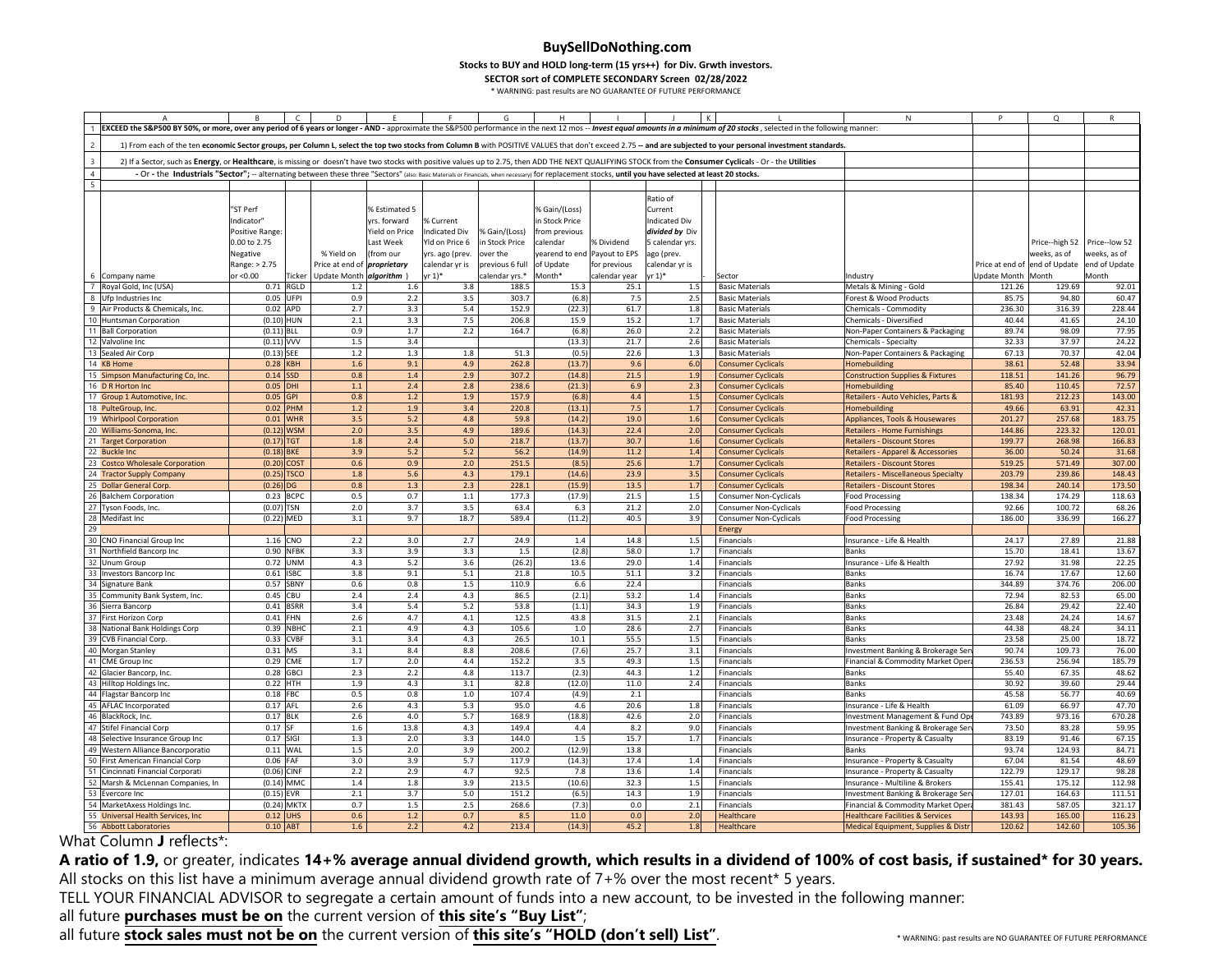**Stocks to BUY and HOLD long‐term (15 yrs++) for Div. Grwth investors.**

**SECTOR sort of COMPLETE SECONDARY Screen 02/28/2022**

\* WARNING: past results are NO GUARANTEE OF FUTURE PERFORMANCE

|                          |                                                                                                                                                                                                                            | R               | $\mathsf{C}$  | D                                  |                |                      | G               | Н                            |               |                      |                                                                                                                                                                                                               | $\mathsf{N}$                                | P                  | Q                             | R                            |
|--------------------------|----------------------------------------------------------------------------------------------------------------------------------------------------------------------------------------------------------------------------|-----------------|---------------|------------------------------------|----------------|----------------------|-----------------|------------------------------|---------------|----------------------|---------------------------------------------------------------------------------------------------------------------------------------------------------------------------------------------------------------|---------------------------------------------|--------------------|-------------------------------|------------------------------|
|                          | EXCEED the S&P500 BY 50%, or more, over any period of 6 years or longer - AND - approximate the S&P500 performance in the next 12 mos -- Invest equal amounts in a minimum of 20 stocks, selected in the following manner: |                 |               |                                    |                |                      |                 |                              |               |                      |                                                                                                                                                                                                               |                                             |                    |                               |                              |
| $\overline{2}$           |                                                                                                                                                                                                                            |                 |               |                                    |                |                      |                 |                              |               |                      | 1) From each of the ten economic Sector groups, per Column L, select the top two stocks from Column B with POSITIVE VALUES that don't exceed 2.75 -- and are subjected to your personal investment standards. |                                             |                    |                               |                              |
| $\overline{3}$           |                                                                                                                                                                                                                            |                 |               |                                    |                |                      |                 |                              |               |                      | 2) If a Sector, such as Energy, or Healthcare, is missing or doesn't have two stocks with positive values up to 2.75, then ADD THE NEXT QUALIFYING STOCK from the Consumer Cyclicals - Or - the Utilities     |                                             |                    |                               |                              |
| $\overline{4}$           | - Or - the Industrials "Sector"; -- alternating between these three "Sectors" (also: Basic Materials or Financials, when necessary) for replacement stocks, until you have selected at least 20 stocks.                    |                 |               |                                    |                |                      |                 |                              |               |                      |                                                                                                                                                                                                               |                                             |                    |                               |                              |
| $\overline{\phantom{a}}$ |                                                                                                                                                                                                                            |                 |               |                                    |                |                      |                 |                              |               |                      |                                                                                                                                                                                                               |                                             |                    |                               |                              |
|                          |                                                                                                                                                                                                                            |                 |               |                                    |                |                      |                 |                              |               | Ratio of             |                                                                                                                                                                                                               |                                             |                    |                               |                              |
|                          |                                                                                                                                                                                                                            | "ST Perf        |               |                                    | % Estimated 5  |                      |                 | % Gain/(Loss)                |               | Current              |                                                                                                                                                                                                               |                                             |                    |                               |                              |
|                          |                                                                                                                                                                                                                            | Indicator'      |               |                                    |                |                      |                 | in Stock Price               |               | <b>Indicated Div</b> |                                                                                                                                                                                                               |                                             |                    |                               |                              |
|                          |                                                                                                                                                                                                                            |                 |               |                                    | yrs. forward   | % Current            |                 |                              |               |                      |                                                                                                                                                                                                               |                                             |                    |                               |                              |
|                          |                                                                                                                                                                                                                            | Positive Range: |               |                                    | Yield on Price | <b>Indicated Div</b> | % Gain/(Loss)   | from previous                |               | divided by Div       |                                                                                                                                                                                                               |                                             |                    |                               |                              |
|                          |                                                                                                                                                                                                                            | 0.00 to 2.75    |               |                                    | Last Week      | Yld on Price 6       | in Stock Price  | calendar                     | % Dividend    | 5 calendar yrs.      |                                                                                                                                                                                                               |                                             |                    |                               | Price--high 52 Price--low 52 |
|                          |                                                                                                                                                                                                                            | Negative        |               | % Yield on                         | (from our      | yrs. ago (prev.      | over the        | yearend to end Payout to EPS |               | ago (prev.           |                                                                                                                                                                                                               |                                             |                    | weeks, as of                  | weeks, as of                 |
|                          |                                                                                                                                                                                                                            | Range: > 2.75   |               | Price at end of <i>proprietary</i> |                | calendar yr is       | previous 6 full | of Update                    | for previous  | calendar yr is       |                                                                                                                                                                                                               |                                             |                    | Price at end of end of Update | end of Update                |
|                          | 6 Company name                                                                                                                                                                                                             | or <0.00        | Ticker        | Update Month algorithm )           |                | $yr 1)*$             | calendar yrs.*  | Month*                       | calendar year | yr 1)*               | Sector                                                                                                                                                                                                        | Industry                                    | Update Month Month |                               | Month                        |
|                          | 57 HCA Healthcare Inc                                                                                                                                                                                                      | 0.10            | <b>HCA</b>    | 0.9                                | 1.2            | 3.3                  | 279.9           | (2.6)                        | 6.7           |                      | Healthcare                                                                                                                                                                                                    | <b>Healthcare Facilities &amp; Services</b> | 250.31             | 269.75                        | 173.88                       |
|                          | 58 Agilent Technologies Inc                                                                                                                                                                                                | 0.04            |               | 0.6                                | 0.9            | 2.0                  | 281.8           | (18.3)                       | 19.1          | 1.6                  | Healthcare                                                                                                                                                                                                    | <b>Advanced Medical Equipment &amp; Tec</b> | 130.36             | 179.57                        | 112.47                       |
|                          | 59 Quest Diagnostics Inc                                                                                                                                                                                                   | (0.02)          | <b>DGX</b>    | 2.0                                | 3.0            | 3.7                  | 143.2           | (24.1)                       | 20.8          | 1.7                  | Healthcare                                                                                                                                                                                                    | <b>Healthcare Facilities &amp; Services</b> | 131.27             | 174.16                        | 115.60                       |
|                          | 60 UnitedHealth Group Inc                                                                                                                                                                                                  | (0.12)          | <b>INH</b>    | 1.2                                | 2.1            | 4.9                  | 326.8           | (5.2)                        | 30.6          | 2.0                  | Healthcare                                                                                                                                                                                                    | Managed Health care                         | 475.87             | 509.23                        | 332.67                       |
|                          | 61 Zoetis Inc                                                                                                                                                                                                              | (0.31)          | <b>ZTS</b>    | 0.7                                | 1.8            | 2.7                  | 409.2           | (20.6)                       | 23.3          | 3.0                  | Healthcare                                                                                                                                                                                                    | Pharmaceuticals                             | 193.65             | 249.27                        | 141.41                       |
|                          | 62 Westinghouse Air Brake Technol                                                                                                                                                                                          |                 | 1.07 WAB      | 0.6                                | 0.8            | 0.8                  | 29.5            | 0.8                          | 16.2          | 1.4                  | Industrials                                                                                                                                                                                                   | Heavy Machinery & Vehicles                  | 92.82              | 99.17                         | 71.21                        |
| 63                       | CRA International, Inc.                                                                                                                                                                                                    |                 | 0.36 CRAI     | 1.4                                | 10.5           | 6.7                  | 400.6           | (4.9)                        | 30.2          | 8.9                  | Industrials                                                                                                                                                                                                   | <b>Business Support Services</b>            | 88.83              | 116.71                        | 56.96                        |
| 64                       | Albany International Corp.                                                                                                                                                                                                 | 0.32 AIN        |               | 1.0                                | 1.4            | 2.3                  | 142.0           | (0.7)                        | 24.9          | 1.7                  | Industrials                                                                                                                                                                                                   | Industrial Machinery & Equipment            | 87.82              | 93.43                         | 74.17                        |
|                          | 65 Marten Transport, Ltd                                                                                                                                                                                                   |                 | 0.29 MRTN     | 0.9                                | 3.3            | 2.3                  | 142.4           | 0.5                          | 15.8          | 4.0                  | Industrials                                                                                                                                                                                                   | Freight & Logistics - Ground                | 17.25              | 18.64                         | 14.72                        |
|                          | 66 Badger Meter, Inc.                                                                                                                                                                                                      | 0.10 BMI        |               | 0.8                                | 1.1            | 2.7                  | 263.7           | (6.7)                        | 36.4          | 1.6                  | Industrials                                                                                                                                                                                                   | Industrial Machinery & Equipment            | 99.41              | 112.36                        | 85.55                        |
|                          | 67 Werner Enterprises, Inc.                                                                                                                                                                                                |                 | 0.08 WERN     | 1.1                                | 2.0            | 2.3                  | 129.0           | (8.8)                        | 14.7          | 2.0                  | Industrials                                                                                                                                                                                                   | Freight & Logistics - Ground                | 43.46              | 49.76                         | 41.44                        |
| 68                       | <b>Cintas Corporation</b>                                                                                                                                                                                                  |                 | (0.05) CTAS   | 1.0                                | 2.3            | 4.2                  | 386.7           | (15.3)                       | 40.5          | 2.9                  | Industrials                                                                                                                                                                                                   | <b>Business Support Services</b>            | 375.32             | 461.44                        | 321.39                       |
| 69                       | Old Dominion Freight Line Inc                                                                                                                                                                                              |                 | (0.10) ODFL   | 0.4                                | 1.7            | 3.1                  | 810.1           | (12.4)                       | 8.9           | 4.5                  | Industrials                                                                                                                                                                                                   | Freight & Logistics - Ground                | 314.03             | 373.58                        | 211.77                       |
|                          | 70 Fastenal Company                                                                                                                                                                                                        |                 | $(0.11)$ FAST | 2.4                                | 3.0            | 6.1                  | 213.9           | (19.7)                       | 69.6          | 1.9                  | Industrials                                                                                                                                                                                                   | Industrial Machinery & Equipment            | 51.46              | 64.75                         | 43.37                        |
| 71                       | Deere & Company                                                                                                                                                                                                            | $(0.15)$ DE     |               | 1.2                                | 1.9            | 5.5                  | 349.6           | 5.0                          | 17.3          | 1.8                  | Industrials                                                                                                                                                                                                   | Heavy Machinery & Vehicles                  | 360.02             | 400.34                        | 320.50                       |
| 72                       | <b>Expeditors International of Ws</b>                                                                                                                                                                                      |                 | $(0.16)$ EXPD | 1.1                                | 1.4            | 2.6                  | 197.8           | (23.0)                       | 25.1          | 1.5                  | Industrials                                                                                                                                                                                                   | Freight & Logistics - Courier, Post         | 103.36             | 137.80                        | 92.12                        |
|                          | 73 Lockheed Martin Corporation                                                                                                                                                                                             | $(0.18)$ LMT    |               | 2.6                                | 3.0            | 5.2                  | 63.7            | 22.1                         | 46.4          | 1.5                  | Industrials                                                                                                                                                                                                   | Aerospace & Defense                         | 433.80             | 433.90                        | 324.23                       |
|                          | 74 Toro Co                                                                                                                                                                                                                 | $(0.25)$ TTC    |               | 1.3                                | 1.9            | 3.3                  | 173.5           | (6.1)                        | 27.5          | 1.7                  | Industrials                                                                                                                                                                                                   | Heavy Machinery & Vehicles                  | 93.81              | 118.13                        | 90.00                        |
|                          | 75 BWX Technologies Inc                                                                                                                                                                                                    |                 | (0.28) BWXT   | 1.6                                | 3.4            | 2.8                  | 50.7            | 11.6                         | 26.0          | 2.4                  | Industrials                                                                                                                                                                                                   | Aerospace & Defense                         | 53.42              | 68.68                         | 42.58                        |
|                          | 76 FactSet Research Systems Inc.                                                                                                                                                                                           | $(0.28)$ FDS    |               | 0.8                                | 1.1            | 2.0                  | 199.0           | (16.4)                       | 30.1          | 1.6                  | Industrials                                                                                                                                                                                                   | Professional Information Services           | 406.09             | 495.40                        | 302.92                       |
|                          | 77 Dolby Laboratories, Inc.                                                                                                                                                                                                | 0.49            | DLB           | 1.3                                | 2.0            | 3.0                  | 183.0           | (21.1)                       | 28.7          | 1.8                  | <b>Technology</b>                                                                                                                                                                                             | Software                                    | 75.10              | 104.74                        | 72.85                        |
|                          | 78 Methode Electronics Inc.                                                                                                                                                                                                | 0.22            | <b>MEI</b>    | 1.2                                | 1.7            | 1.8                  | 54.5            | (7.2)                        | 13.7          | 1.6                  | Technology                                                                                                                                                                                                    | Electronic Equipment & Parts                | 45.64              | 50.20                         | 39.03                        |
|                          | 79 Universal Display Corporation                                                                                                                                                                                           | 0.14            | OLED          | 0.8                                | 7.2            | 2.2                  | 203.1           | (6.1)                        | 20.7          | 10.0                 | Technology                                                                                                                                                                                                    | Semiconductors                              | 154.91             | 246.42                        | 128.21                       |
|                          | 80 Activision Blizzard, Inc.                                                                                                                                                                                               | 0.06            | <b>ATVI</b>   | 0.6                                | 0.9            | 1.2                  | 71.9            | 22.5                         | 13.5          | 1.6                  | <b>Technology</b>                                                                                                                                                                                             | <b>Online Services</b>                      | 81.50              | 99.46                         | 56.40                        |
|                          | 81 Monolithic Power Systems, Inc.                                                                                                                                                                                          | (0.02)          | MPW           | 0.7                                | 2.1            | 4.7                  | 674.3           | (7.0)                        | 43.6          | 3.8                  | Technology                                                                                                                                                                                                    | Semiconductors                              | 458.70             | 580.00                        | 301.51                       |
|                          | 82 Entegris Inc                                                                                                                                                                                                            | (0.05)          | <b>ENTG</b>   | 0.3                                | 1.6            | 3.0                  | 944.3           | (5.8)                        | 10.6          | 5.7                  | Technology                                                                                                                                                                                                    | Semiconductor Equipment & Testing           | 130.48             | 158.00                        | 93.50                        |
|                          | 83 Teradyne, Inc.                                                                                                                                                                                                          | (0.09)          | <b>TER</b>    | 0.4                                | 0.6            | 2.1                  | 691.1           | (27.9)                       | 6.5           | 1.6                  | <b>Technology</b>                                                                                                                                                                                             | Semiconductor Equipment & Testing           | 117.92             | 168.91                        | 102.51                       |
|                          | 84 Lam Research Corporation                                                                                                                                                                                                | (0.23)          | <b>RCX</b>    | 1.1                                | 4.0            | 7.6                  | 805.5           | (21.9)                       | 18.6          | 4.0                  | Technology                                                                                                                                                                                                    | Semiconductor Equipment & Testing           | 561.35             | 731.85                        | 501.67                       |
|                          | 85 Microsoft Corporation                                                                                                                                                                                                   | (0.25)          | <b>MSFT</b>   | 0.8                                | 1.1            | 4.5                  | 506.2           | (11.2)                       | 27.0          | 1.6                  | Technology                                                                                                                                                                                                    | Software                                    | 298.79             | 349.67                        | 224.26                       |
|                          | 86 KLA Corp                                                                                                                                                                                                                | (0.27)          | <b>KLAC</b>   | 1.2                                | 2.0            | 6.1                  | 520.2           | (19.0)                       | 26.7          | 2.0                  | Technology                                                                                                                                                                                                    | Semiconductor Equipment & Testing           | 348.50             | 457.12                        | 273.24                       |
|                          | 87 Automatic Data Processing Inc                                                                                                                                                                                           | (0.29)          | <b>ADP</b>    | 2.0                                | 2.6            | 4.9                  | 191.1           | (17.1)                       | 60.4          | 1.9                  | Technology                                                                                                                                                                                                    | <b>T Services &amp; Consulting</b>          | 204.44             | 248.96                        | 169.93                       |
|                          | 88 Texas Instruments Incorporated                                                                                                                                                                                          | (0.31)          | <b>TXN</b>    | 2.7                                | 4.4            | 8.4                  | 243.9           | (9.8)                        | 50.2          | 2.2                  | Technology                                                                                                                                                                                                    | <b>Semiconductors</b>                       | 169.99             | 202.26                        | 161.04                       |
|                          | 89 Booz Allen Hamilton Holding Co                                                                                                                                                                                          | (0.33)          | <b>BAH</b>    | 2.1                                | 5.0            | 5.6                  | 174.8           | (4.8)                        | 29.6          | 2.8                  | Technology                                                                                                                                                                                                    | <b>T Services &amp; Consulting</b>          | 80.69              | 91.00                         | 69.68                        |
| 90                       |                                                                                                                                                                                                                            |                 |               |                                    |                |                      |                 |                              |               |                      | <b>Telecommunications Services</b>                                                                                                                                                                            |                                             |                    |                               |                              |
|                          | 91 ONE Gas Inc                                                                                                                                                                                                             | 0.43            | <b>OGS</b>    | 3.0                                | 3.1            | 4.9                  | 54.7            | 7.1                          | 60.2          | 1.5                  | <b>Utilities</b>                                                                                                                                                                                              | Utilities - Natural Gas                     | 83.09              | 83.54                         | 62.52                        |
|                          | 92 Ameren Corp                                                                                                                                                                                                             | 0.27            | <b>AEE</b>    | 2.7                                | 2.6            | 5.5                  | 105.9           | (3.4)                        | 57.0          | 1.3                  | Utilities                                                                                                                                                                                                     | Utilities - Multiline                       | 85.95              | 90.77                         | 70.43                        |
|                          | 93 Xcel Energy Inc                                                                                                                                                                                                         | 0.24            | <b>XEL</b>    | 2.9                                | 2.8            | 5.4                  | 88.5            | (0.5)                        | 60.8          | 1.4                  | <b>Utilities</b>                                                                                                                                                                                              | <b>Utilities - Electric</b>                 | 67.33              | 72.94                         | 57.23                        |
|                          | 94 WEC Energy Group Inc                                                                                                                                                                                                    | 0.13            | <b>WEC</b>    | 3.2                                | 3.4            | 5.7                  | 89.2            | (6.4)                        | 49.3          | 1.4                  | <b>Utilities</b>                                                                                                                                                                                              | Utilities - Electric                        | 90.88              | 99.86                         | 80.73                        |
|                          | 95 Atmos Energy Corporation                                                                                                                                                                                                | 0.03            | <b>TO</b>     | 2.5                                | 2.9            | 4.3                  | 66.2            | 4.8                          | 48.8          | 1.5                  | <b>Utilities</b>                                                                                                                                                                                              | Utilities - Natural Gas                     | 109.81             | 110.38                        | 85.59                        |
|                          | 96 American States Water Co                                                                                                                                                                                                | 0.03            | <b>AWR</b>    | 1.7                                | 1.8            | 3.5                  | 146.6           | (18.6)                       | 54.9          | 1.5                  | Utilities                                                                                                                                                                                                     | Utilities - Water & Related                 | 84.16              | 103.77                        | 70.07                        |
|                          |                                                                                                                                                                                                                            | (0.12)          | CMS           | 2.9                                | 3.3            | 5.1                  | 80.3            | (1.6)                        | 37.3          | 1.4                  | Utilities                                                                                                                                                                                                     | <b>Utilities - Multiline</b>                | 64.01              | 65.79                         | 53.19                        |
|                          | 97 CMS Energy Corporation                                                                                                                                                                                                  |                 |               |                                    |                |                      |                 |                              |               |                      |                                                                                                                                                                                                               |                                             |                    |                               |                              |

What Column **<sup>J</sup>** reflects\*:

A ratio of 1.9, or greater, indicates 14+% average annual dividend growth, which results in a dividend of 100% of cost basis, if sustained\* for 30 years.<br>All stocks on this list have a minimum average annual dividend growt All stocks on this list have a minimum average annual dividend growth rate of 7+% over the most recent\* 5 years.<br>TELL YOUR FINANCIAL ADVISOR to correcte a certain amount of funds into a now account, to be invested in the

TELL YOUR FINANCIAL ADVISOR to segregate a certain amount of funds into a new account, to be invested in the following manner:<br>- If fature would access work he are the current version of this site of "Danslist".

all future **purchases must be on** the current version of **this site's "Buy List"**;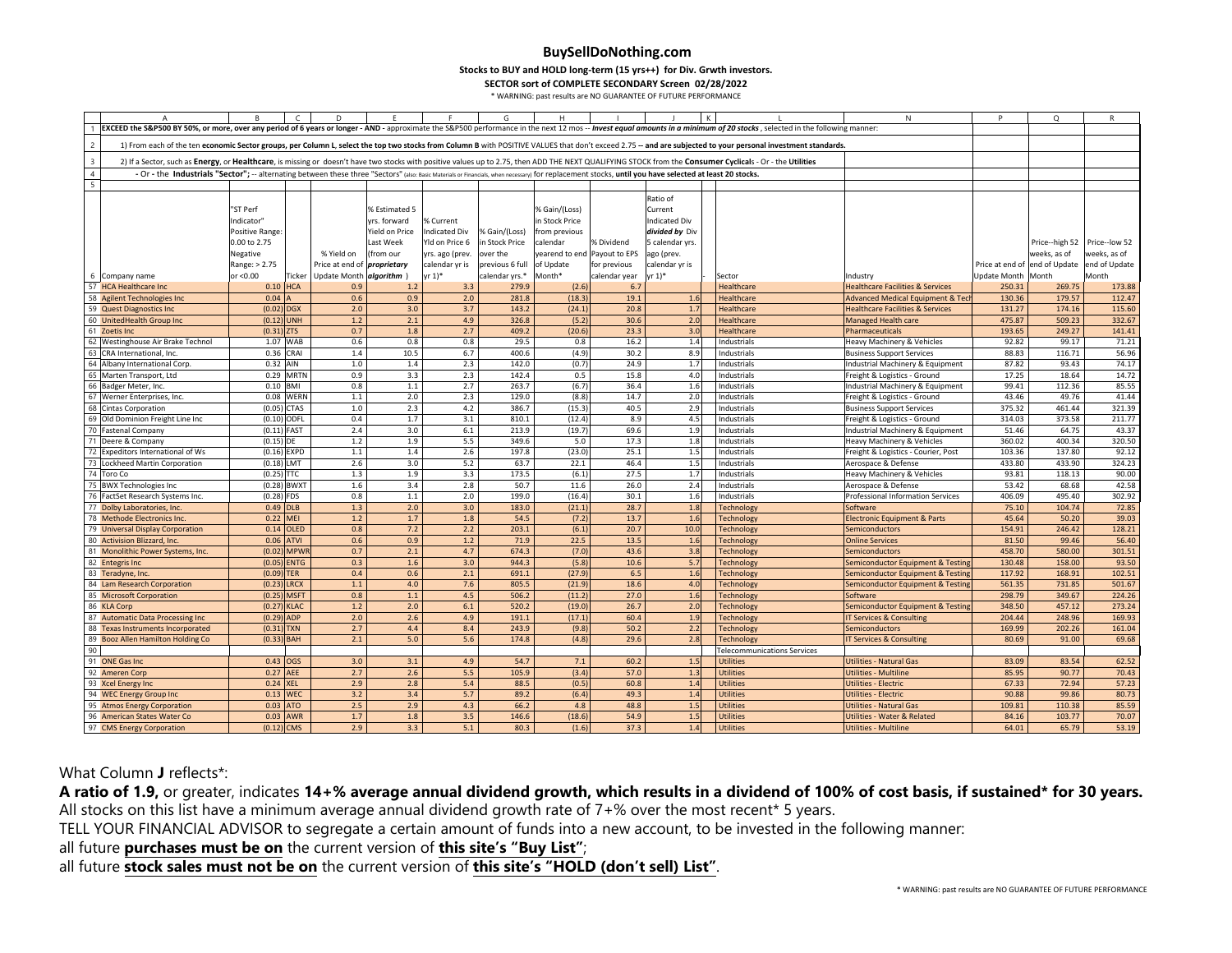**Stocks to BUY and HOLD long‐term (i.e. <sup>15</sup> years, or longer).**

**TICKER sort of COMPLETE SECONDARY Screen 02/28/2022**

\* WARNING: past results are NO GUARANTEE OF FUTURE PERFORMANCE

|    | $\overline{A}$                    | B.             | $\mathsf{C}$ | D                                  | F              |                      | G               | H                            |               |                      |                           | N                                           | P            | $\Omega$      | $\mathsf{R}$                 |
|----|-----------------------------------|----------------|--------------|------------------------------------|----------------|----------------------|-----------------|------------------------------|---------------|----------------------|---------------------------|---------------------------------------------|--------------|---------------|------------------------------|
|    |                                   |                |              |                                    |                |                      |                 |                              |               | Ratio of             |                           |                                             |              |               |                              |
|    |                                   | "ST Perf       |              |                                    | % Estimated 5  |                      |                 | % Gain/(Loss)                |               | Current              |                           |                                             |              |               |                              |
|    |                                   | Indicator"     |              |                                    | vrs. forward   | % Current            |                 | in Stock Price               |               | <b>Indicated Div</b> |                           |                                             |              |               |                              |
|    |                                   |                |              |                                    |                |                      |                 |                              |               |                      |                           |                                             |              |               |                              |
|    |                                   | Positive Range |              |                                    | Yield on Price | <b>Indicated Div</b> | % Gain/(Loss)   | from previous                |               | divided by Div       |                           |                                             |              |               |                              |
|    |                                   | 0.00 to 2.75   |              |                                    | Last Week      | Yld on Price 6       | in Stock Price  | calendar                     | % Dividend    | 5 calendar yrs       |                           |                                             |              |               | Price--high 52 Price--low 52 |
|    |                                   | Negative       |              | % Yield on                         | (from our      | yrs. ago (prev.      | over the        | yearend to end Payout to EPS |               | ago (prev.           |                           |                                             | Price at end | weeks, as of  | weeks, as of                 |
|    |                                   | Range: > 2.75  |              | Price at end of <i>proprietary</i> |                | calendar yr is       | previous 6 full | of Update                    | for previous  | calendar yr is       |                           |                                             | of Update    | end of Update | end of Update                |
|    | 1 Company name                    | or <0.00       | Ticker       | Update Month algorithm )           |                | yr 1)*               | calendar yrs.*  | Month*                       | calendar year | r 1)*                | Sector                    | Industry                                    | Month        | Month         | Month                        |
|    | 2 Agilent Technologies Inc        | $0.04$ A       |              | 0.6                                | 0.9            | 2.0                  | 281.8           | (18.3)                       | 19.1          | 1.6                  | Healthcare                | Advanced Medical Equipment & Techno         | 130.36       | 179.57        | 112.47                       |
|    | 3 Abbott Laboratories             | $0.10$ ABT     |              | 1.6                                | 2.2            | 4.2                  | 213.4           | (14.3)                       | 45.2          | 1.8                  | Healthcare                | Medical Equipment, Supplies & Distr         | 120.62       | 142.60        | 105.36                       |
|    | 4 Automatic Data Processing Inc   | $(0.29)$ ADP   |              | 2.0                                | 2.6            | 4.9                  | 191.1           | (17.1)                       | 60.4          | 1.9                  | Technology                | IT Services & Consulting                    | 204.44       | 248.96        | 169.93                       |
|    | 5 Ameren Corp                     | 0.27 AEE       |              | 2.7                                | 2.6            | 5.5                  | 105.9           | (3.4)                        | 57.0          | 1.3                  | Utilities                 | Utilities - Multiline                       | 85.95        | 90.77         | 70.43                        |
|    |                                   |                |              |                                    |                |                      |                 |                              |               |                      |                           |                                             |              |               |                              |
|    | 6 AFLAC Incorporated              | 0.17 AFL       |              | 2.6                                | 4.3            | 5.3                  | 95.0            | 4.6                          | 20.6          | 1.8                  | Financials                | Insurance - Life & Health                   | 61.09        | 66.97         | 47.70                        |
|    | 7 Albany International Corp       | 0.32 AIN       |              | 1.0                                | $1.4\,$        | 2.3                  | 142.0           | (0.7)                        | 24.9          | 1.7                  | Industrials               | Industrial Machinery & Equipment            | 87.82        | 93.43         | 74.17                        |
|    | 8 Air Products & Chemicals, Inc.  | 0.02 APD       |              | 2.7                                | 3.3            | 5.4                  | 152.9           | (22.3)                       | 61.7          | 1.8                  | <b>Basic Materials</b>    | Chemicals - Commodity                       | 236.30       | 316.39        | 228.44                       |
|    | 9 Atmos Energy Corporation        | 0.03 ATO       |              | 2.5                                | 2.9            | 4.3                  | 66.2            | 4.8                          | 48.8          | 1.5                  | Utilities                 | Utilities - Natural Gas                     | 109.81       | 110.38        | 85.59                        |
|    | 10 Activision Blizzard, Inc.      | 0.06 ATVI      |              | 0.6                                | 0.9            | $1.2\,$              | 71.9            | 22.5                         | 13.5          | 1.6                  | Technology                | Online Services                             | 81.50        | 99.46         | 56.40                        |
|    | 11 American States Water Co       |                | 0.03 AWR     | 1.7                                | 1.8            | 3.5                  | 146.6           | (18.6)                       | 54.9          | 1.5                  | Utilities                 | Utilities - Water & Related                 | 84.16        | 103.77        | 70.07                        |
|    | 12 Booz Allen Hamilton Holding Co | $(0.33)$ BAH   |              | 2.1                                | 5.0            | 5.6                  | 174.8           | (4.8)                        | 29.6          | 2.8                  | Technology                | IT Services & Consulting                    | 80.69        | 91.00         | 69.68                        |
|    | 13 Balchem Corporation            |                | 0.23 BCPC    | 0.5                                | 0.7            | $1.1\,$              | 177.3           | (17.9)                       | 21.5          | 1.5                  | Consumer Non-Cyclicals    | Food Processing                             | 138.34       | 174.29        | 118.63                       |
|    | 14 Buckle Inc                     | $(0.18)$ BKE   |              | 3.9                                | 5.2            | 5.2                  | 56.2            | (14.9)                       | 11.2          | 1.4                  | Consumer Cyclicals        | Retailers - Apparel & Accessories           | 36.00        | 50.24         | 31.68                        |
|    |                                   |                |              |                                    |                |                      |                 |                              |               |                      |                           |                                             |              |               |                              |
|    | 15 BlackRock, Inc.                | 0.17 BLK       |              | 2.6                                | 4.0            | 5.7                  | 168.9           | (18.8)                       | 42.6          | 2.0                  | Financials                | Investment Management & Fund Operat         | 743.89       | 973.16        | 670.28                       |
|    | 16 Ball Corporation               | $(0.11)$ BLL   |              | 0.9                                | 1.7            | 2.2                  | 164.7           | (6.8)                        | 26.0          | 2.2                  | <b>Basic Materials</b>    | Non-Paper Containers & Packaging            | 89.74        | 98.09         | 77.95                        |
|    | 17 Badger Meter, Inc.             | 0.10 BMI       |              | 0.8                                | $1.1\,$        | 2.7                  | 263.7           | (6.7)                        | 36.4          | 1.6                  | Industrials               | Industrial Machinery & Equipment            | 99.41        | 112.36        | 85.55                        |
|    | 18 Sierra Bancorp                 |                | 0.41 BSRR    | 3.4                                | 5.4            | 5.2                  | 53.8            | (1.1)                        | 34.3          | 1.9                  | Financials                | Banks                                       | 26.84        | 29.42         | 22.40                        |
|    | 19 BWX Technologies Inc           | $(0.28)$ BWXT  |              | $1.6\,$                            | 3.4            | 2.8                  | 50.7            | 11.6                         | 26.0          | 2.4                  | Industrials               | Aerospace & Defense                         | 53.42        | 68.68         | 42.58                        |
|    | 20 Community Bank System, Inc.    | 0.45 CBU       |              | 2.4                                | 2.4            | 4.3                  | 86.5            | (2.1)                        | 53.2          | 1.4                  | Financials                | Banks                                       | 72.94        | 82.53         | 65.00                        |
|    | 21 Cincinnati Financial Corporati | (0.06) CINF    |              | 2.2                                | 2.9            | 4.7                  | 92.5            | 7.8                          | 13.6          | 1.4                  | Financials                | Insurance - Property & Casualty             | 122.79       | 129.17        | 98.28                        |
|    | 22 CME Group Inc                  | 0.29           | CME          | 1.7                                | 2.0            | 4.4                  | 152.2           | 3.5                          | 49.3          | 1.5                  | Financials                | Financial & Commodity Market Operat         | 236.53       | 256.94        | 185.79                       |
| 23 | <b>CMS Energy Corporation</b>     | $(0.12)$ CMS   |              | 2.9                                | 3.3            | 5.1                  | 80.3            | (1.6)                        | 37.3          | 1.4                  | Utilities                 | Utilities - Multiline                       | 64.01        | 65.79         | 53.19                        |
|    |                                   |                |              |                                    |                |                      |                 |                              |               |                      |                           |                                             |              |               |                              |
|    | 24 CNO Financial Group Inc        | 1.16 CNO       |              | 2.2                                | 3.0            | 2.7                  | 24.9            | 1.4                          | 14.8          | 1.5                  | Financials                | Insurance - Life & Health                   | 24.17        | 27.89         | 21.88                        |
|    | 25 Costco Wholesale Corporation   | $(0.20)$ COST  |              | 0.6                                | 0.9            | 2.0                  | 251.5           | (8.5)                        | 25.6          | 1.7                  | <b>Consumer Cyclicals</b> | Retailers - Discount Stores                 | 519.25       | 571.49        | 307.00                       |
| 26 | CRA International, Inc.           | 0.36 CRAI      |              | $1.4\,$                            | 10.5           | 6.7                  | 400.6           | (4.9)                        | 30.2          | 8.9                  | Industrials               | <b>Business Support Services</b>            | 88.83        | 116.71        | 56.96                        |
|    | 27 Cintas Corporation             | $(0.05)$ CTAS  |              | $1.0\,$                            | 2.3            | 4.2                  | 386.7           | (15.3)                       | 40.5          | 2.9                  | Industrials               | <b>Business Support Services</b>            | 375.32       | 461.44        | 321.39                       |
|    | 28 CVB Financial Corp.            |                | 0.33 CVBF    | 3.1                                | 3.4            | 4.3                  | 26.5            | 10.1                         | 55.5          | 1.5                  | Financials                | Banks                                       | 23.58        | 25.00         | 18.72                        |
|    | 29 Deere & Company                | $(0.15)$ DE    |              | $1.2\,$                            | 1.9            | 5.5                  | 349.6           | 5.0                          | 17.3          | 1.8                  | Industrials               | Heavy Machinery & Vehicles                  | 360.02       | 400.34        | 320.50                       |
|    | 30 Dollar General Corp.           | $(0.26)$ DG    |              | 0.8                                | 1.3            | 2.3                  | 228.1           | (15.9)                       | 13.5          | 1.7                  | Consumer Cyclicals        | Retailers - Discount Stores                 | 198.34       | 240.14        | 173.50                       |
|    | 31 Quest Diagnostics Inc          | $(0.02)$ DGX   |              | 2.0                                | 3.0            | 3.7                  | 143.2           | (24.1)                       | 20.8          | 1.7                  | Healthcare                | Healthcare Facilities & Services            | 131.27       | 174.16        | 115.60                       |
|    | 32 D R Horton Inc                 | 0.05 DHI       |              | $1.1\,$                            | 2.4            | 2.8                  | 238.6           | (21.3)                       | 6.9           | 2.3                  | Consumer Cyclicals        | Homebuilding                                | 85.40        | 110.45        | 72.57                        |
|    |                                   |                |              |                                    |                |                      |                 |                              |               |                      |                           |                                             |              |               |                              |
|    | 33 Dolby Laboratories, Inc.       | 0.49 DLB       |              | 1.3                                | 2.0            | 3.0                  | 183.0           | (21.1)                       | 28.7          | 1.8                  | Technology                | Software                                    | 75.10        | 104.74        | 72.85                        |
|    | 34 Entegris Inc                   | (0.05) ENTG    |              | 0.3                                | 1.6            | 3.0                  | 944.3           | (5.8)                        | 10.6          | 5.7                  | Technology                | Semiconductor Equipment & Testing           | 130.48       | 158.00        | 93.50                        |
|    | 35 Evercore Inc                   | $(0.15)$ EVR   |              | 2.1                                | 3.7            | 5.0                  | 151.2           | (6.5)                        | 14.3          | 1.9                  | Financials                | Investment Banking & Brokerage Serv         | 127.01       | 164.63        | 111.51                       |
|    | 36 Expeditors International of Ws | $(0.16)$ EXPD  |              | $1.1\,$                            | $1.4\,$        | 2.6                  | 197.8           | (23.0)                       | 25.1          | 1.5                  | Industrials               | Freight & Logistics - Courier, Post         | 103.36       | 137.80        | 92.12                        |
|    | 37 First American Financial Corp  | 0.06 FAF       |              | 3.0                                | 3.9            | 5.7                  | 117.9           | (14.3)                       | 17.4          | 1.4                  | Financials                | Insurance - Property & Casualty             | 67.04        | 81.54         | 48.69                        |
|    | 38 Fastenal Company               | $(0.11)$ FAST  |              | 2.4                                | 3.0            | 6.1                  | 213.9           | (19.7)                       | 69.6          | 1.9                  | Industrials               | Industrial Machinery & Equipment            | 51.46        | 64.75         | 43.37                        |
|    | 39 Flagstar Bancorp Inc           | 0.18 FBC       |              | 0.5                                | 0.8            | $1.0$                | 107.4           | (4.9)                        | 2.1           |                      | Financials                | Ranks                                       | 45.58        | 56.77         | 40.69                        |
|    | 40 FactSet Research Systems Inc.  | $(0.28)$ FDS   |              | 0.8                                | $1.1\,$        | 2.0                  | 199.0           | (16.4)                       | 30.1          | 1.6                  | Industrials               | Professional Information Services           | 406.09       | 495.40        | 302.92                       |
|    | 41 First Horizon Corp             | $0.41$ FHN     |              | 2.6                                | 4.7            | 4.1                  | 12.5            | 43.8                         | 31.5          | 2.1                  | Financials                | <b>Banks</b>                                | 23.48        | 24.24         | 14.67                        |
|    | 42 Glacier Bancorp, Inc.          | 0.28 GBCI      |              | 2.3                                | 2.2            | 4.8                  | 113.7           | (2.3)                        | 44.3          | 1.2                  | Financials                | <b>Banks</b>                                | 55.40        | 67.35         | 48.62                        |
|    | 43 Group 1 Automotive, Inc.       | 0.05 GPI       |              | 0.8                                | $1.2$          | 1.9                  | 157.9           | (6.8)                        | 4.4           | 1.5                  | Consumer Cyclicals        | Retailers - Auto Vehicles, Parts &          | 181.93       | 212.23        | 143.00                       |
|    |                                   | $0.10$ HCA     |              | 0.9                                | $1.2\,$        | 3.3                  | 279.9           |                              | 6.7           |                      |                           |                                             | 250.31       |               | 173.88                       |
|    | 44 HCA Healthcare Inc             |                |              |                                    |                |                      |                 | (2.6)                        |               |                      | Healthcare                | <b>Healthcare Facilities &amp; Services</b> |              | 269.75        |                              |
|    | 45 Hilltop Holdings Inc.          | 0.22 HTH       |              | 1.9                                | 4.3            | 3.1                  | 82.8            | (12.0)                       | 11.0          | 2.4                  | Financials                | Banks                                       | 30.92        | 39.60         | 29.44                        |
|    | 46 Huntsman Corporation           | $(0.10)$ HUN   |              | 2.1                                | 3.3            | 7.5                  | 206.8           | 15.9                         | 15.2          | 1.7                  | <b>Basic Materials</b>    | Chemicals - Diversified                     | 40.44        | 41.65         | 24.10                        |
|    | 47 Investors Bancorp Inc          | 0.61 ISBC      |              | 3.8                                | 9.1            | 5.1                  | 21.8            | 10.5                         | 51.1          | 3.2                  | Financials                | Banks                                       | 16.74        | 17.67         | 12.60                        |
|    | 48 KB Home                        | 0.28 KBH       |              | 1.6                                | 9.1            | 4.9                  | 262.8           | (13.7)                       | 9.6           | 6.0                  | Consumer Cyclicals        | Homebuilding                                | 38.61        | 52.48         | 33.94                        |
|    | 49 KLA Corp                       | (0.27) KLAC    |              | 1.2                                | 2.0            | 6.1                  | 520.2           | (19.0)                       | 26.7          | 2.0                  | Technology                | Semiconductor Equipment & Testing           | 348.50       | 457.12        | 273.24                       |
| 50 | Lockheed Martin Corporation       | $(0.18)$ LMT   |              | 2.6                                | 3.0            | 5.2                  | 63.7            | 22.1                         | 46.4          | 1.5                  | Industrials               | Aerospace & Defense                         | 433.80       | 433.90        | 324.23                       |
|    | 51 Lam Research Corporation       | $(0.23)$ LRCX  |              | $1.1\,$                            | 4.0            | 7.6                  | 805.5           | (21.9)                       | 18.6          | 4.0                  | Technology                | Semiconductor Equipment & Testing           | 561.35       | 731.85        | 501.67                       |
|    | 52 Medifast Inc                   | (0.22) MED     |              | 3.1                                | 9.7            | 18.7                 | 589.4           | (11.2)                       | 40.5          | 3.9                  | Consumer Non-Cyclicals    | <b>Food Processing</b>                      | 186.00       | 336.99        | 166.27                       |
|    |                                   |                |              |                                    |                |                      |                 |                              |               |                      |                           |                                             |              |               |                              |
|    | 53 Methode Electronics Inc.       | 0.22 MEI       |              | 1.2                                | 1.7            | 1.8                  | 54.5            | (7.2)                        | 13.7          | 1.6                  | Technology                | Electronic Equipment & Parts                | 45.64        | 50.20         | 39.03                        |
|    | 54 MarketAxess Holdings Inc.      |                | (0.24) MKTX  | 0.7                                | 1.5            | 2.5                  | 268.6           | (7.3)                        | 0.0           | 2.1                  | Financials                | Financial & Commodity Market Operat         | 381.43       | 587.05        | 321.17                       |
|    | 55 Marsh & McLennan Companies, In | $(0.14)$ MMC   |              | 1.4                                | 1.8            | 3.9                  | 213.5           | (10.6)                       | 32.3          | 1.5                  | Financials                | Insurance - Multiline & Brokers             | 155.41       | 175.12        | 112.98                       |
|    | 56 Monolithic Power Systems, Inc. |                | (0.02) MPWF  | 0.7                                | 2.1            | 4.7                  | 674.3           | (7.0)                        | 43.6          | 3.8                  | Technology                | Semiconductors                              | 458.70       | 580.00        | 301.51                       |
|    | 57 Marten Transport, Ltd          |                | 0.29 MRTN    | 0.9                                | 3.3            | 2.3                  | 142.4           | 0.5                          | 15.8          | 4.0                  | Industrials               | Freight & Logistics - Ground                | 17.25        | 18.64         | 14.72                        |
|    | 58 Morgan Stanley                 | 0.31 MS        |              | 3.1                                | 8.4            | 8.8                  | 208.6           | (7.6)                        | 25.7          | 3.1                  | <b>Financials</b>         | Investment Banking & Brokerage Serv         | 90.74        | 109.73        | 76.00                        |
|    | 59 Microsoft Corporation          | (0.25) MSFT    |              | 0.8                                | $1.1$          | 4.5                  | 506.2           | (11.2)                       | 27.0          | 1.6                  | Technology                | Software                                    | 298.79       | 349.67        | 224.26                       |
|    |                                   |                |              |                                    |                |                      |                 |                              |               |                      |                           |                                             |              |               |                              |

What Column **<sup>J</sup>** reflects\*:

A ratio of 1.9, or greater, indicates 14+% average annual dividend growth, which results in a dividend of 100% of cost basis, if sustained\* for 30 years.<br>All stocks on this list have a minimum average annual dividend growt All stocks on this list have a minimum average annual dividend growth rate of 7+% over the most recent\* 5 years.<br>TELL YOUR FINANCIAL ADVISOR to correcte a certain amount of funds into a now account, to be invested in the

TELL YOUR FINANCIAL ADVISOR to segregate <sup>a</sup> certain amount of funds into <sup>a</sup> new account, to be invested in the following manner:

all future **purchases must be on** the current version of **this site's "Buy List"**;